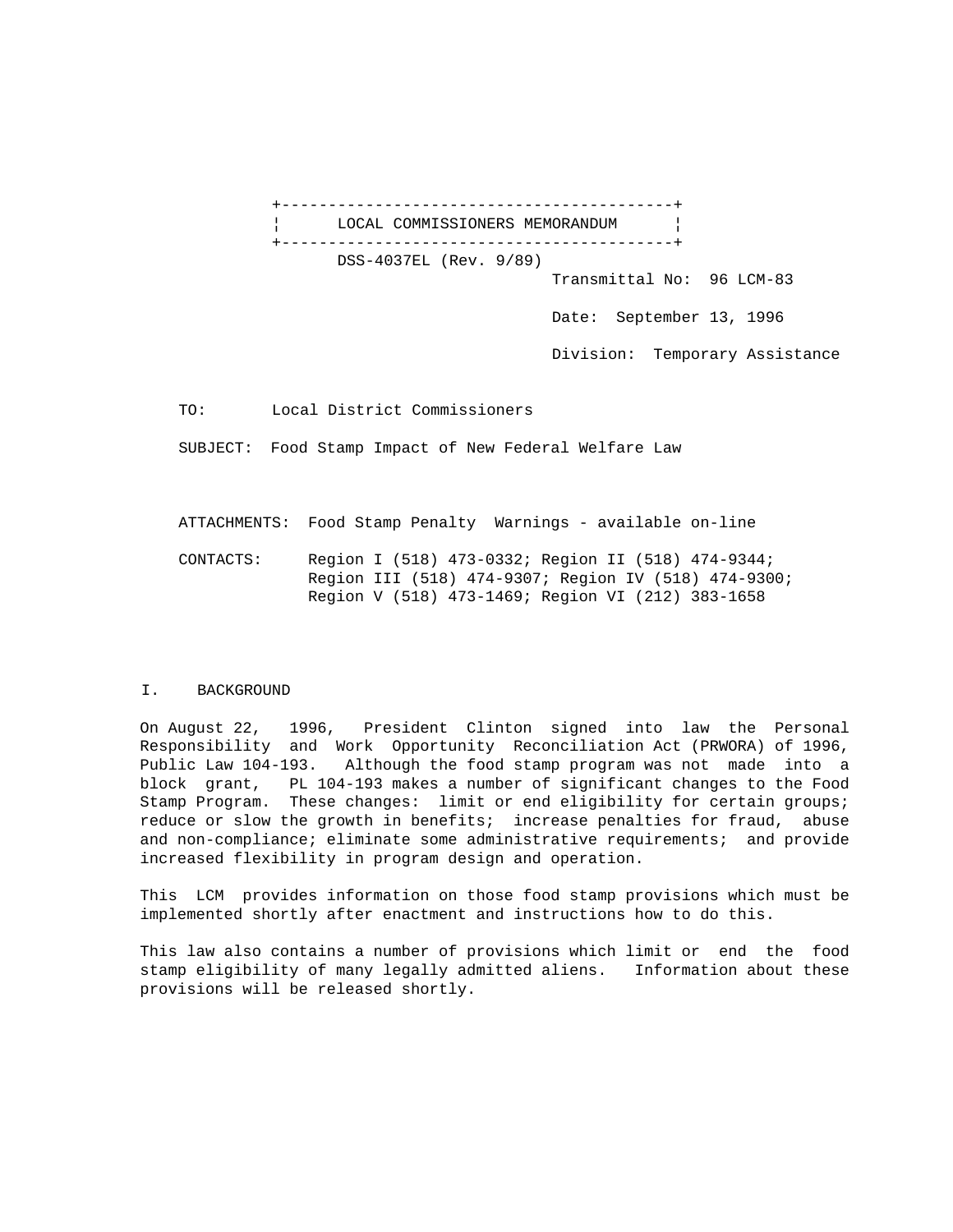Date September 13, 1996

Trans. No. 96 LCM-83 **Page No. 2** 

#### II. REQUIRED IMPLEMENTATION DATES

PL 104-193 does not contain any special provisions that extend the time frames for these new policies beyond the normal time frame specified in the Food Stamp Act for making changes. Therefore, the provisions of the new Law which were effective upon enactment must be implemented by September 21, 1996.

\_\_\_\_\_\_\_\_\_\_\_\_\_\_\_\_\_\_\_\_\_\_\_\_\_\_\_\_\_\_\_\_\_\_\_\_\_\_\_\_\_\_\_\_\_\_\_\_\_\_\_\_\_\_\_\_\_\_\_\_\_\_\_\_\_\_\_\_\_\_\_\_\_\_\_\_

This applies to:

- a) all new food stamp applicants;
- b) all recipient households at earliest recertification for food stamps on or after September 21, 1996; and
- c) all changes to recipient cases during a certification period that require a new budget.

These provisions must be implemented by September 21, 1996, in order for the Department and local districts to avoid potential federal fiscal penalties for running a program that is not in compliance with federal law. By implementing these provisions by September 21, the Department and local districts will not be subject to federal quality control sanctions caused by misapplication of the new policies for 120 days.

It is recognized that local districts have a very short time-frame to inform workers about these changes. However, it is necessary to complete implementation at the local level in order to take advantage of the entire 120-day variance exclusion period. If a district fails to implement, errors must be cited during any part of the 120-day period in which the policy has not been implemented.

III. GENERAL SYSTEMS IMPLICATIONS

For many of the new policies, WMS changes will be in place by start of business Monday, September 23. Each policy change section contains a description of the WMS change or directions about what to do until system changes are complete.

For Upstate WMS, cases whose FS budget is recalculated on or after September 21 due to a change in their PA budget are subject to the provisions involving PA countable income as of the effective date of the new budget. ABEL will automatically calculate the PA income for the FS budget using the new budgeting logic for budgets with an effective date on or after September 21, 1996. For example, a PA budget change made on September 24 will result in a FS budget which includes the HEA and SHEA in the PA income amount.

Upstate ABEL changes will be covered in further detail in a forthcoming ABEL transmittal.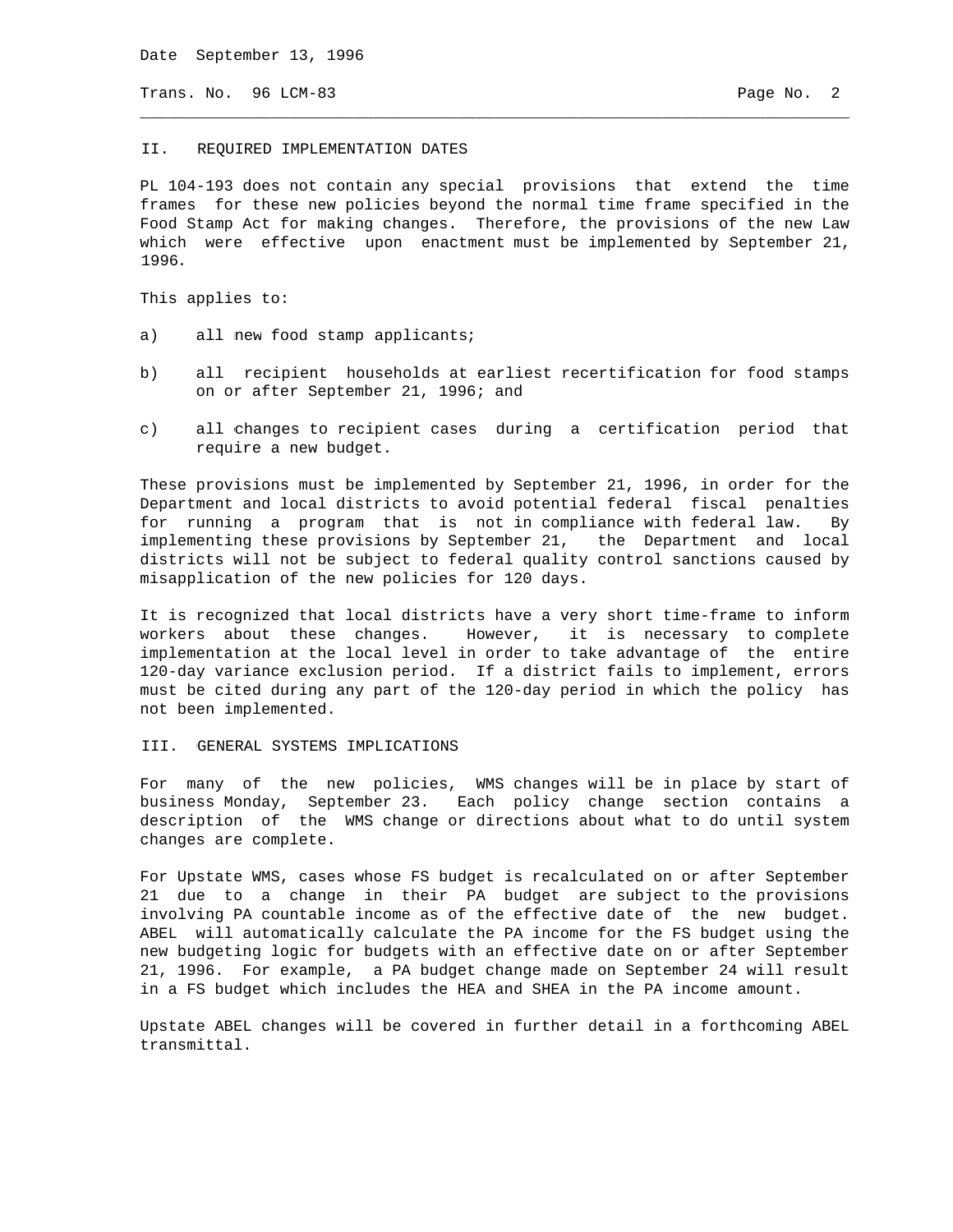Date September 13, 1996

Trans. No. 96 LCM-83 **Page No. 3** 

IV. FOOD STAMP PROVISIONS WITH SEPTEMBER 21, 1996 IMPLEMENTATION DATES

\_\_\_\_\_\_\_\_\_\_\_\_\_\_\_\_\_\_\_\_\_\_\_\_\_\_\_\_\_\_\_\_\_\_\_\_\_\_\_\_\_\_\_\_\_\_\_\_\_\_\_\_\_\_\_\_\_\_\_\_\_\_\_\_\_\_\_\_\_\_\_\_\_\_\_\_

- 1. Income and Deductions
	- 1.1 Exclusion of Student Earned Income
	- 1.2 Count HEA and SHEA
	- 1.3 Count Vendor Payments for Heat/Utilities for HR Cases
	- 1.4 No Earned Income Deduction for Late Reporting
	- 1.5 Count Vendor Payment to Homeless Shelters
- 2. Miscellaneous Provisions
	- 2.1 No Separate Household for Under 22
	- 2.2 Elimination of Homeless category from Entitlement to Expedited Service
	- 2.3 Homeless Definition
	- 2.4 Pro-rate Benefits for Late Recerts
- 3. Program Integrity and Penalties
	- 3.1 Doubling Disqualification Periods
	- 3.2 Disqualification for Trafficking in FS
	- 3.3 Disqualification for Multiple Benefits
	- 3.4 Disqualification for Fleeing Felons
	- 3.5 No Benefit Increase When Non-compliant with Other Means-tested Programs
	- 3.6 Disclosure of Info to Law Enforcement
	- 3.7 Collection of Overissuance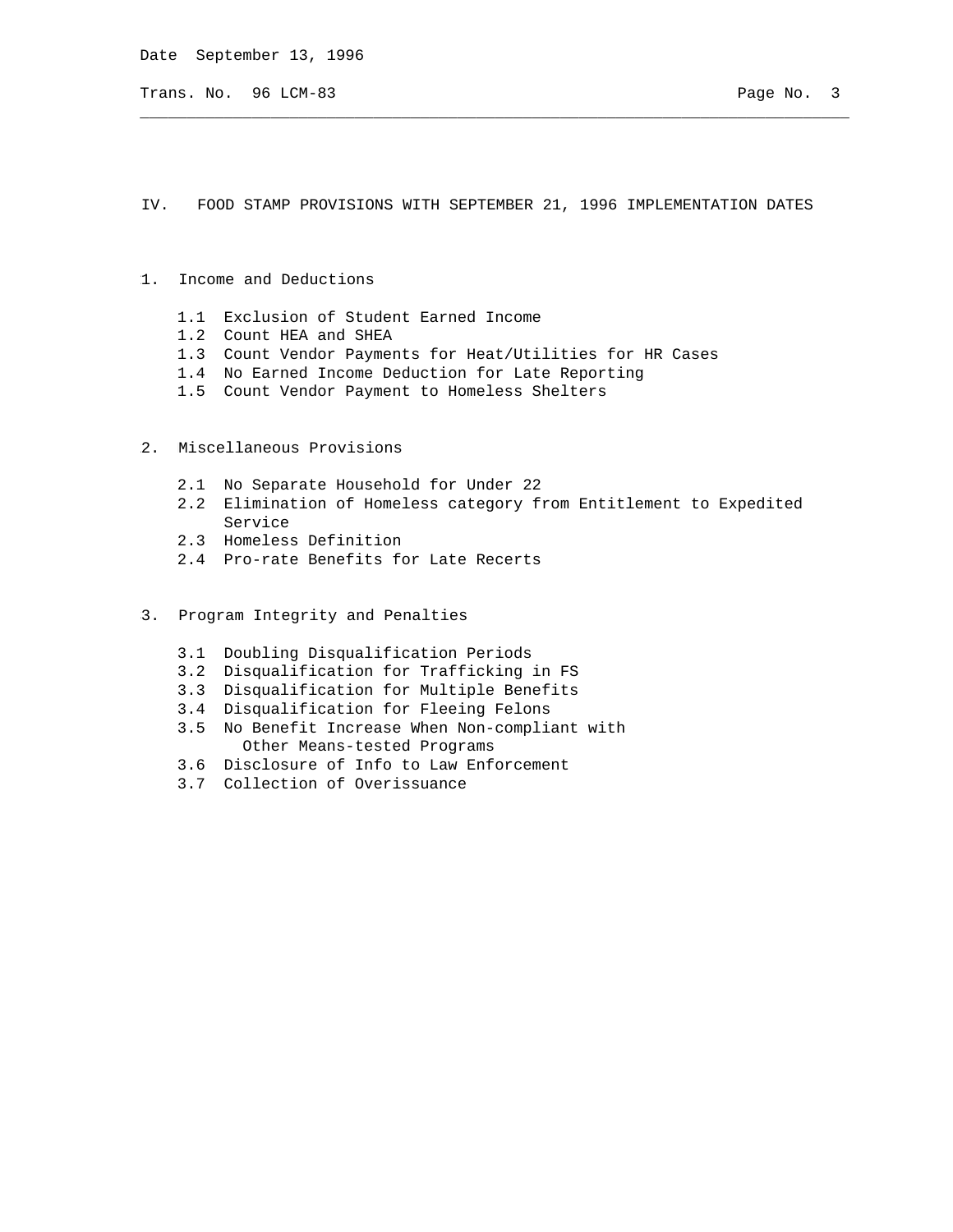Date September 13, 1996

Trans. No. 96 LCM-83 **Page No. 4** 

## 1. INCOME AND DEDUCTION

## 1.1 Exclusion of Student Earned Income (Sec. 807 of PL. 104-193)

\_\_\_\_\_\_\_\_\_\_\_\_\_\_\_\_\_\_\_\_\_\_\_\_\_\_\_\_\_\_\_\_\_\_\_\_\_\_\_\_\_\_\_\_\_\_\_\_\_\_\_\_\_\_\_\_\_\_\_\_\_\_\_\_\_\_\_\_\_\_\_\_\_\_\_\_

## Policy Change

 The age limit at which the earned income of an elementary or secondary student (including high school equivalency) can be excluded from the household's income has been lowered to 17. Once a student turns 18, the income is no longer excluded.

## Required Action

 Exclude the earned income of elementary or secondary school students only until they turn 18 years old. If the student turns 18 during the certification period, the change must be made at the next recertification.

## Systems Impact

None

## 1.2 Count HEA and SHEA (Sec. 808)

## Policy Change

 The Home Energy Allowance (HEA) and Supplemental Home Energy Allowance (SHEA) provided as part of the public assistance (PA) grant are now counted in determining the amount of countable PA income in determining the FS benefit. These allowances were previously excluded when calculating the PA income for FS purposes.

## Required Action

 In calculating a FS budget, include the amounts of the HEA and SHEA payments when determining the amount of countable FS income.

# Systems Impact

 As of September 23, Upstate ABEL will include the HEA and SHEA when calculating the PA income for the FS budget. This change will affect the display of data on the FS input screen for any PA budgets stored and effective as of that date or later.

 On September 23, downstate ABEL will also be modified to include the HEA and SHEA amounts when calculating the PA income included in the FS budget. A Mass Rebudget (MRB) of all saved Provisional Budgets is scheduled for the weekend of October 5.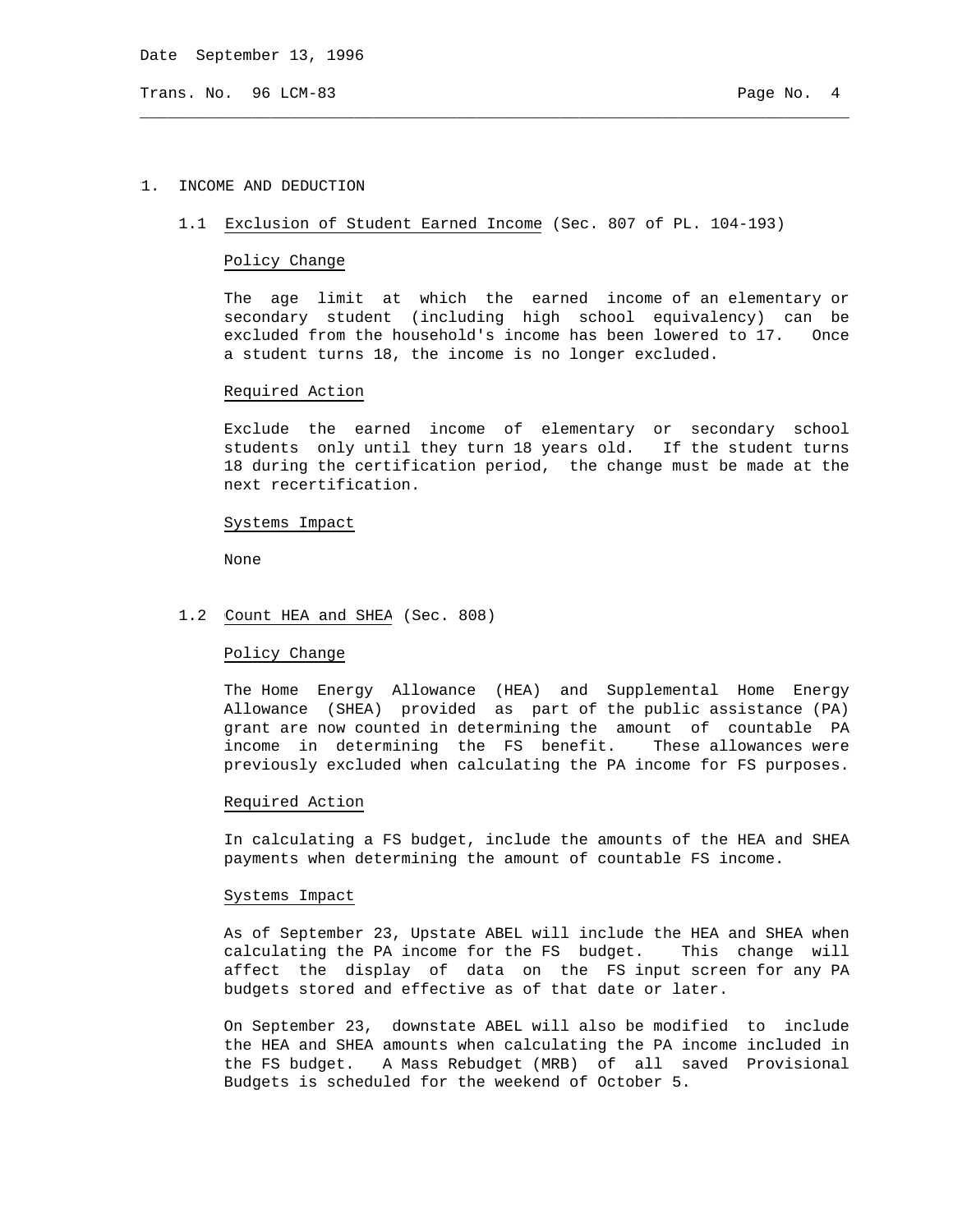## 1.3 Count Vendor Payments for Heat/Utilities for HR/PG-ADC Cases (Sec. 808)

\_\_\_\_\_\_\_\_\_\_\_\_\_\_\_\_\_\_\_\_\_\_\_\_\_\_\_\_\_\_\_\_\_\_\_\_\_\_\_\_\_\_\_\_\_\_\_\_\_\_\_\_\_\_\_\_\_\_\_\_\_\_\_\_\_\_\_\_\_\_\_\_\_\_\_\_

# Policy Change

 In those cases where a HR or PG-ADC recipient's heat and/or utility bills are paid through vendor payment, the amount restricted from the grant for the vendor payment(s) is no longer excluded in the calculation of countable PA income for FS purposes.

#### Required Action

 In calculating a FS budget, count as food stamp income amounts paid as vendor payments for heat and/or utility bill for HR or PG-ADC households.

#### Systems Impact

 As of September 23, Upstate ABEL will include HR vendor payments for heat, utilities or water when calculating the PA income for the FS budget. This change will affect the display of data on the FS input screen for any PA budgets stored and effective as of that date or later.

This change has no Downstate systems impact.

## 1.4 No Earned Income Deduction for Late Reporting (Sec. 809)

# Policy Change

 The 20% earned income deduction will no longer be allowed when calculating the overissuance amount for FS cases when a household fails to report earned income in a timely manner, regardless of the reason for failure to timely report. Now, in determining claims for Inadvertent Household Errors (IHE), the 20% earned income deduction is not allowed. Previously, the deduction was allowed except when the failure to report was willful or fraudulent.

#### Required Action

 In calculating the overissuance amount for any FS case that failed to report earned income in a timely manner, districts must no longer allow the 20% deduction, even if the failure to report was not willful or fraudulent.

## Systems Impact

 For both Downstate and Upstate, when calculating overissuance amounts for such cases, districts must enter the unreported income as "unearned income" with a source code of "99 - Other".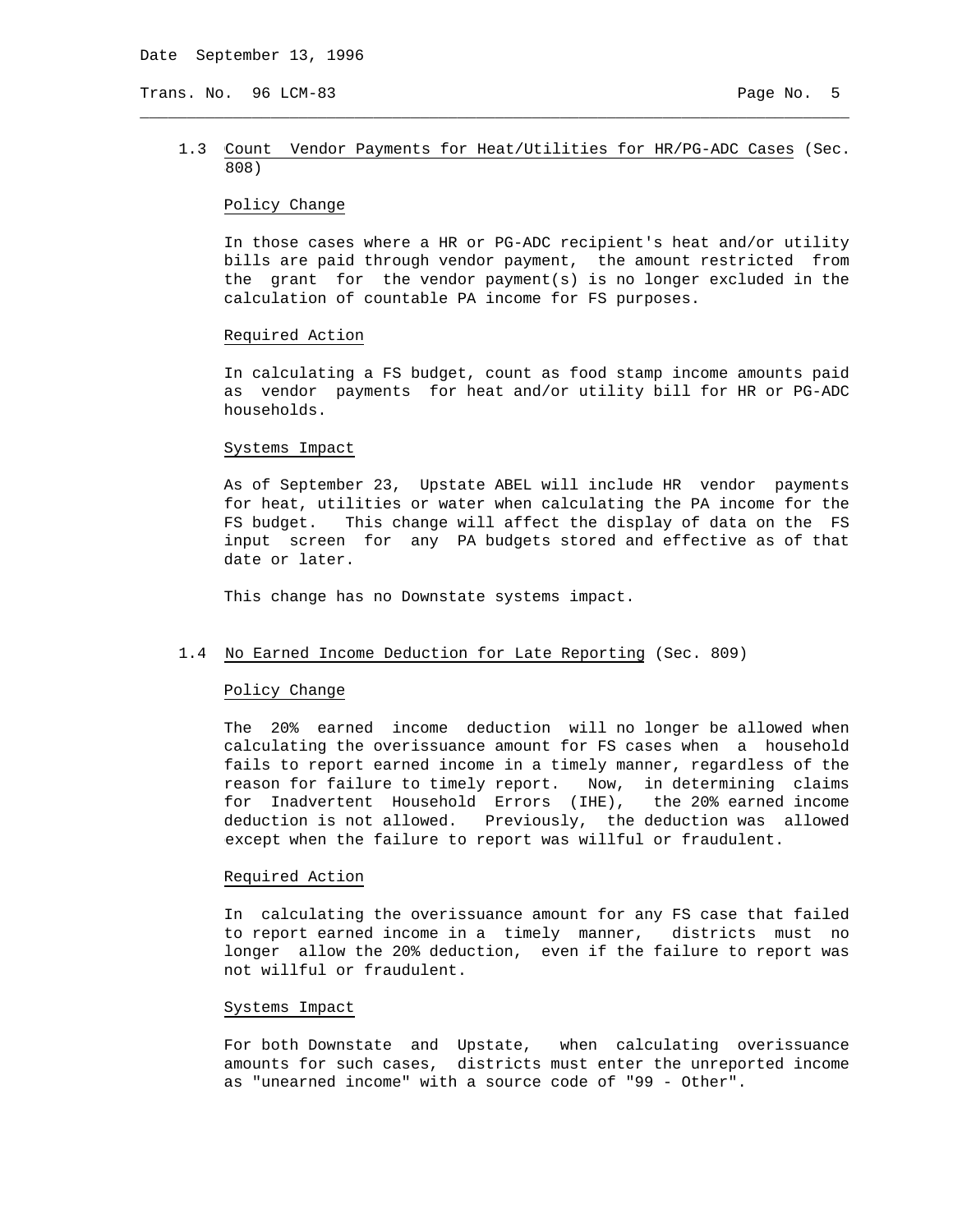#### 1.5 Count Vendor Payment to Homeless Shelters (Sec. 811)

\_\_\_\_\_\_\_\_\_\_\_\_\_\_\_\_\_\_\_\_\_\_\_\_\_\_\_\_\_\_\_\_\_\_\_\_\_\_\_\_\_\_\_\_\_\_\_\_\_\_\_\_\_\_\_\_\_\_\_\_\_\_\_\_\_\_\_\_\_\_\_\_\_\_\_\_

# Policy Change

 This provision removes a portion of the income exemption for the amount of vendor payments made to providers of transitional housing for the homeless (hotels, motels and homeless shelters). Under the new policy, only the amounts of these payments which are over and above the maximum PA shelter allowance for the family size are still excluded as income. Any amount of PA vendor payments made below or equal to the maximum PA shelter allowance are counted as PA income in the FS budget.

## Required Action

 When a vendor payment is made to providers of transitional housing for the homeless, amounts of the payment that exceed the applicable PA shelter maximum with heat for the family size are excluded as food stamp income.

 The amount of the non-excluded vendor payment that is counted as food stamp income is used as a shelter cost to calculate the excess shelter cost deduction. In some situations, the client may be paying some portion of the shelter cost from household income other than PA income. When this occurs, the amount paid by the household to the shelter provider is used, in addition to the non-excluded vendor payment amount, as a shelter cost to calculate the excess shelter cost deduction.

## Systems Impact

 As of September 23, Upstate ABEL will include the applicable shelter maximum when calculating the PA grant amount and display it as the FS shelter amount. When ABEL cannot determine the appropriate amounts, "999999" will be displayed in both the grant amount and shelter amount fields. The worker must enter in the FS Actual Shelter Amount any vendor payment amounts up to the appropriate shelter allowance plus any amount paid by the client. When entering the PA Grant Amount, the worker must exclude any vendor payment in excess of the PA shelter allowance.

 On September 23, Downstate ABEL will compare the input Shelter Cost to the applicable shelter maximum. The lesser of the two amounts will be used in the Food Stamps calculation. If a zero cost is input by the worker, the system will apply the shelter maximum to the FS calculation. A Mass Rebudget (MRB) of all saved Provisional Budgets is scheduled for the weekend of October 5.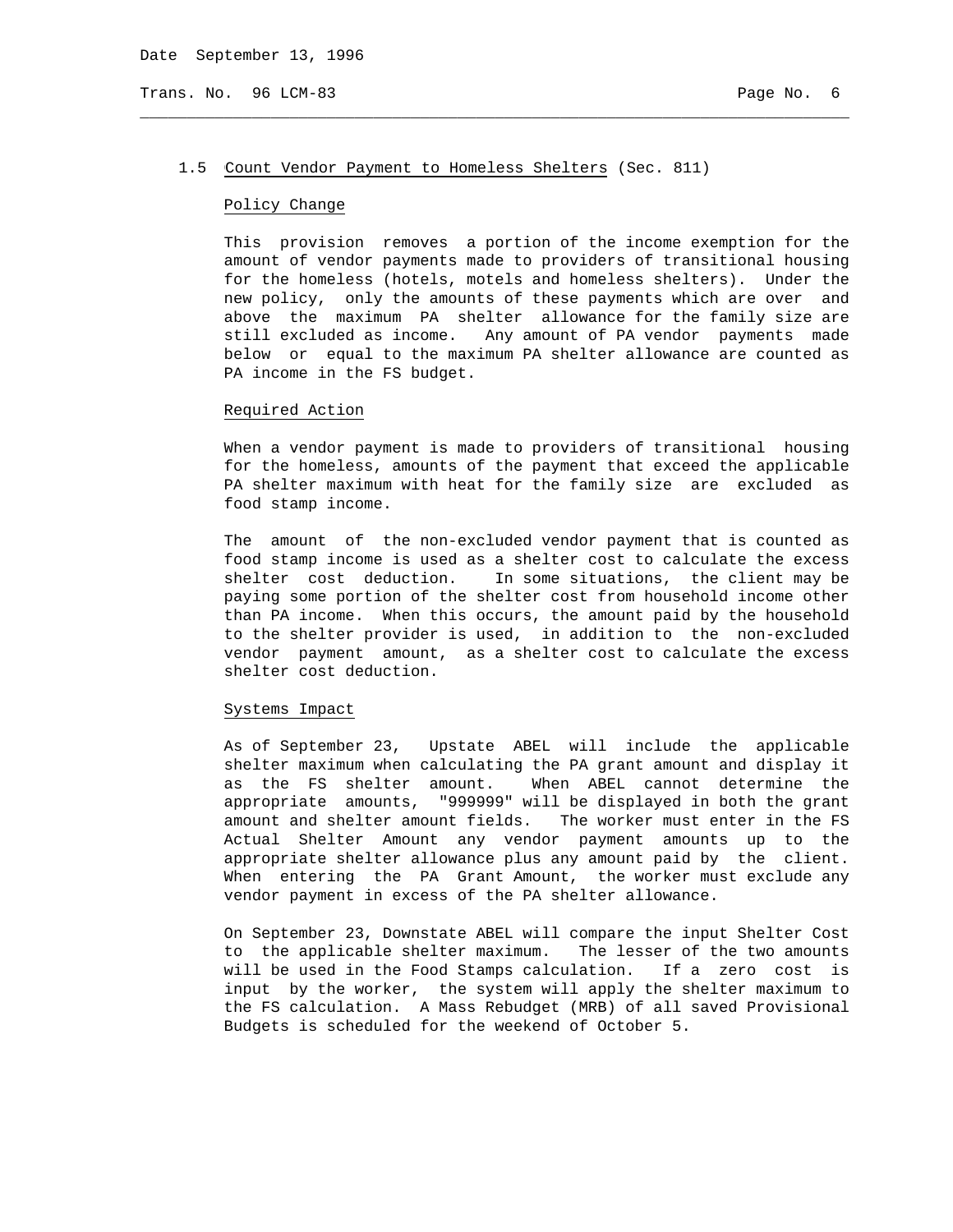# 2. MISCELLANEOUS PROVISIONS

2.1 No Separate Household for Under 22 (Sec. 803)

## Policy Change

 Children under 22 years old who live with their parents, as well as with their own children or spouses, must now be included in the same food stamp household as their parents. All such individuals must be considered to be purchasing and preparing meals together, even if they do not do so.

\_\_\_\_\_\_\_\_\_\_\_\_\_\_\_\_\_\_\_\_\_\_\_\_\_\_\_\_\_\_\_\_\_\_\_\_\_\_\_\_\_\_\_\_\_\_\_\_\_\_\_\_\_\_\_\_\_\_\_\_\_\_\_\_\_\_\_\_\_\_\_\_\_\_\_\_

#### Required Action

 All children under age 22 living with their parents, regardless of whether they have children or a spouse, must be included in the same food stamp household with their parents.

## Systems Impact

 CNS language will be modified as of September 23, to delete reference to a child or spouse for Case Reason Codes "E76 - Living With a Child" and "E77 - Living with Parent".

# 2.2 Elimination of Homeless Category from entitlement to Expedited Services (Sec 838)

#### Policy Change

 Homelessness is no longer considered a qualifying criteria for expedited service.

#### Required Action

 Applicants who answer "yes" to Part Four, Section A, on the "Expedited Screening Checklist" should no longer be automatically considered eligible for expedited processing. Instead, the screener must consider all the remaining criteria to determine if the household is eligible for expedited processing.

#### System Impact

None

2.3 Homeless Definition (Sec. 805)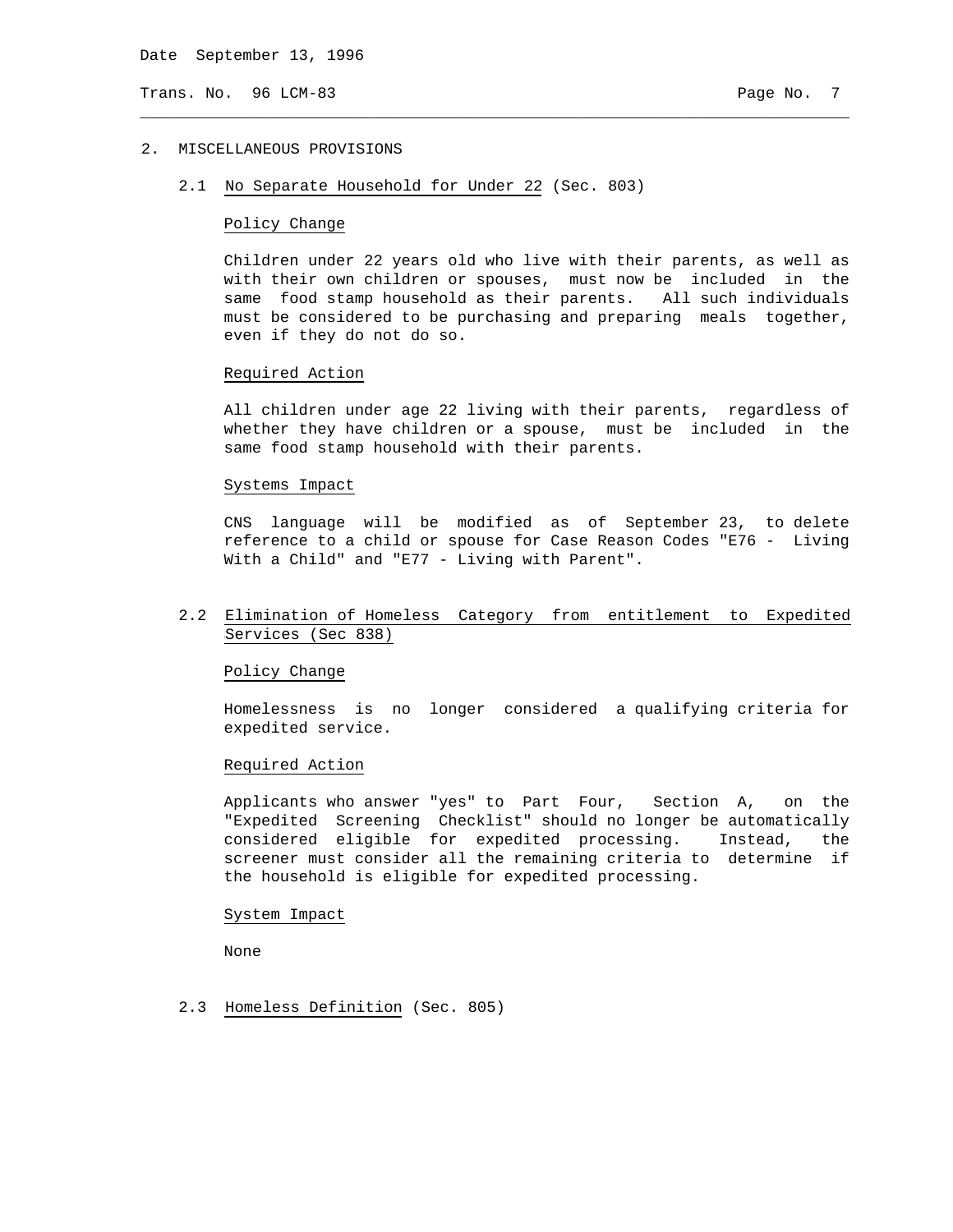## Policy Change

 Persons whose primary nighttime residence is a temporary accommodation in the home of another may only be considered homeless if the accommodation is for 90 days or less.

\_\_\_\_\_\_\_\_\_\_\_\_\_\_\_\_\_\_\_\_\_\_\_\_\_\_\_\_\_\_\_\_\_\_\_\_\_\_\_\_\_\_\_\_\_\_\_\_\_\_\_\_\_\_\_\_\_\_\_\_\_\_\_\_\_\_\_\_\_\_\_\_\_\_\_\_

 The change in this definition effects who is eligible to receive the homeless shelter deduction.

#### Required Action

 Persons who have resided in the home of another for more than 90 days may not receive the homeless shelter deduction.

#### Systems Impact

None

## 2.4 Pro-rate Benefits for Late Recertifications (Sec. 827)

#### Policy Change

 Households that fail to submit a recertification application before the end of their certification period must receive prorated benefits for the first month of the new certification period.

#### Required Action

 Prorate initial month's benefits for households that submit a recertification application after the end of their certification period.

## Systems Impact

 Upstate workers must enter the date the recertification application is received in the "Effective FROM Date" on the food stamp budget input screen. For district caused delays, workers should enter the first of the month in the "Effective FROM Date". Payment line effective dates should reflect any prorated benefits.

 Downstate WMS will be modified to automatically create a prorated FS benefit upon processing a case reopening transaction, when the appropriate closing code was used.

## 3. PROGRAM INTEGRITY AND PENALTIES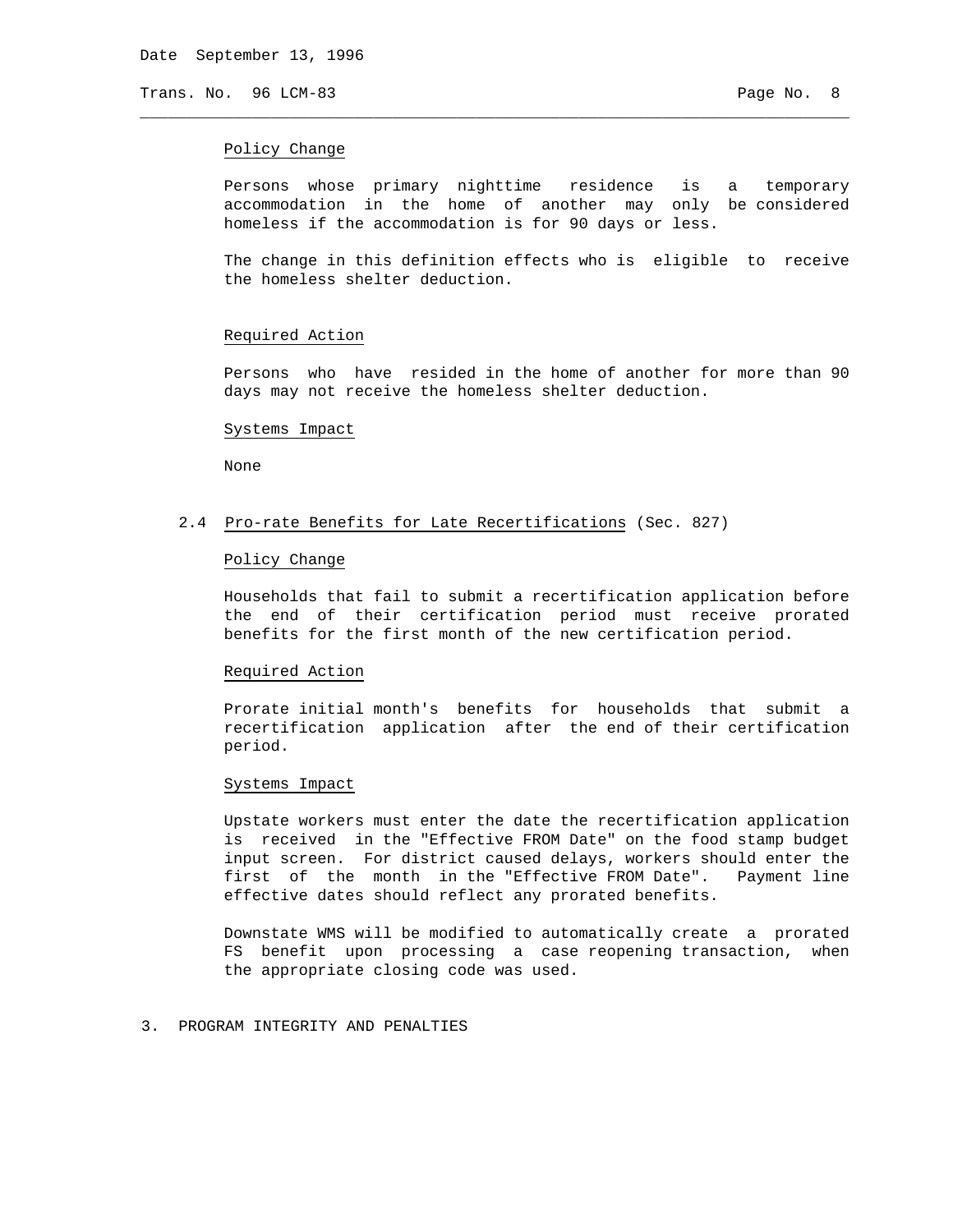## 3.1 Doubling IPV Disqualification Periods (Sec. 813)

## Policy Change

 The disqualification periods for individuals determined to have committed an IPV (Intentional Program Violation) have been increased.

\_\_\_\_\_\_\_\_\_\_\_\_\_\_\_\_\_\_\_\_\_\_\_\_\_\_\_\_\_\_\_\_\_\_\_\_\_\_\_\_\_\_\_\_\_\_\_\_\_\_\_\_\_\_\_\_\_\_\_\_\_\_\_\_\_\_\_\_\_\_\_\_\_\_\_\_

 For a first non-drug or non-firearms or non-explosives related IPV, the disqualification periods are:

| First Offense | l year |
|---------------|--------|
|---------------|--------|

Second Offense 2 years

Third Offense **permanent** 

 For a drug, firearms or explosives related IPV, the disqualification periods are:

First finding by Court 2 years of controlled substance trafficking for coupons

Second finding by Court permanent of controlled substance trafficking for coupons

First finding by Court permanent of trading of firearms, ammunition or explosives for coupons

#### Required Action

 These increased disqualification periods are effective for FS applicants, recipients, or former recipients who commit an IPV on or after September 21, 1996.

 Applicants or recipients must be notified about the increased disqualification penalties before they can be imposed. We have prepared the attached notice (Attachment A) about these new penalties which must be posted conspicuously in client waiting rooms in each district social services office. Districts are also encouraged to reprint the attachment and use the notices as a handout to applicants and recipients at face-to-face recertifications and other contacts.

 Section II of the "IPV Disqualification Notice for PA & FS Programs", (updated attachment to 93 ADM-8) must be modified by striking the old FS penalty periods and substituting the new periods. Other client notification forms attached to 93 ADM-8 must have the FS disqualification periods similarly changed.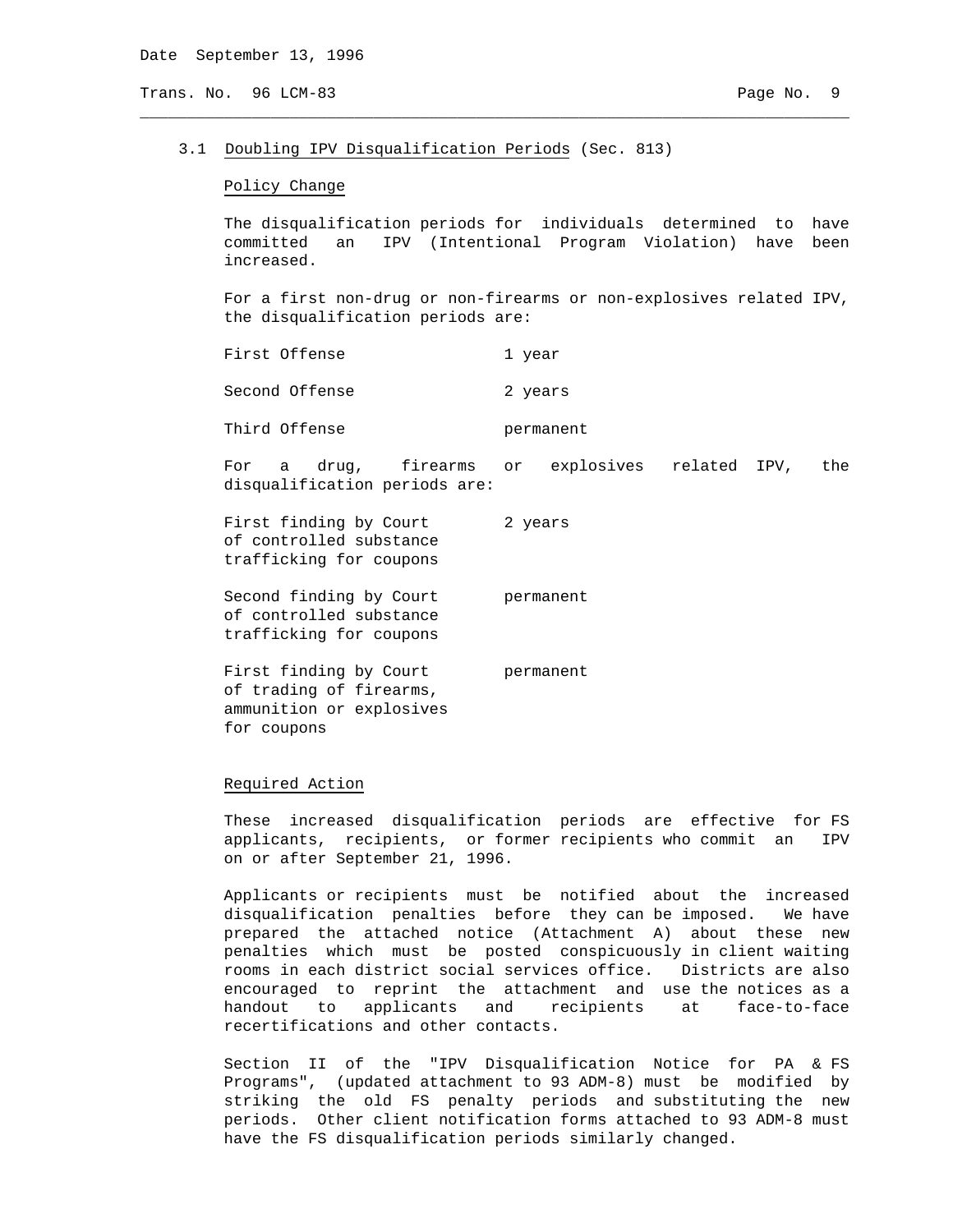## Systems Impact

 As of September 23, CNS language for closing and denials will reflect the new disqualification periods for IPVs.

\_\_\_\_\_\_\_\_\_\_\_\_\_\_\_\_\_\_\_\_\_\_\_\_\_\_\_\_\_\_\_\_\_\_\_\_\_\_\_\_\_\_\_\_\_\_\_\_\_\_\_\_\_\_\_\_\_\_\_\_\_\_\_\_\_\_\_\_\_\_\_\_\_\_\_\_

# 3.2 Disqualification for Trafficking in FS (Sec. 814)

# Policy Change

 A new provision permanently disqualifies persons convicted of trafficking in Food Stamp benefits worth \$500 or more. Trafficking includes the illegal use, transfer, acquisition, alteration, or possession of food stamps, authorization cards, or access devices.

## Required Action

 This permanent disqualification becomes effective for FS applicants and recipients (or former recipients) who commit this offense on or after September 21, 1996.

 See 3.1 for client notification, notice requirements and systems impact.

# 3.3 Disqualification for Multiple Benefits (Sec. 820)

#### Policy Change

 Clients found guilty of fraudulently misrepresenting their identify or residence in order to receive multiple food stamp benefits are ineligible to receive food stamps for ten years.

# Required Action

 As of September 21, 1996, applicants, recipients (or former recipients), who make a false statement about identity or residence in order to receive multiple food stamp benefits are to be disqualified from receiving food stamps for ten years.

 Also see 3.1 for client notification, notice requirements and systems impact.

# 3.4 Disqualification for Fleeing Felons (Sec. 821)

#### Policy Change

 Clients are not eligible for food stamps if they are found to be fleeing felons.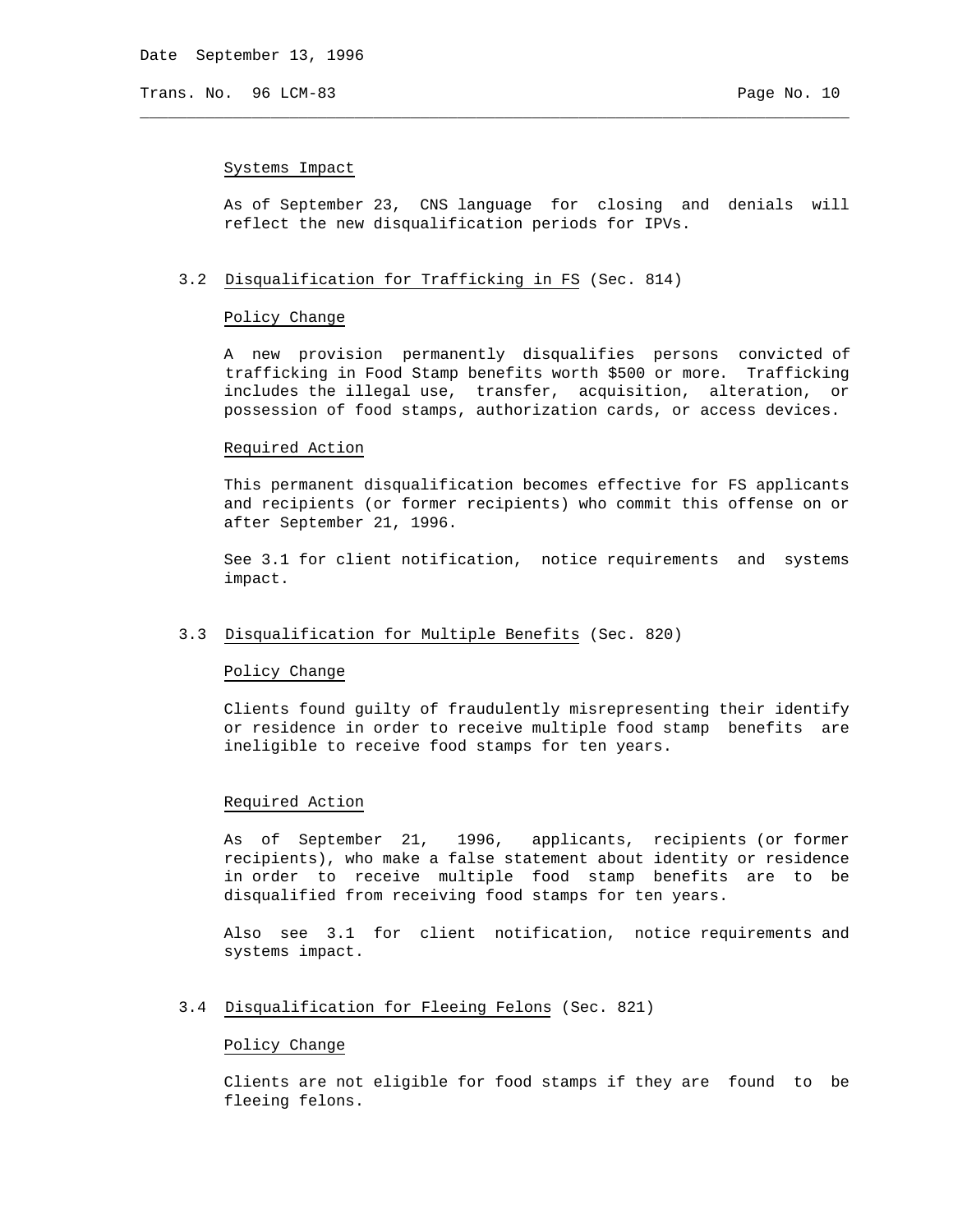#### Required Action

 Clients who are found to be fleeing to avoid prosecution, custody or confinement for a felony, or who are violating a condition of probation or parole are ineligible for food stamps.

 If suspicion exists that an applicant or recipient may be a fleeing felon, district workers must make an appropriate and reasonable inquiry in an attempt to determine whether or not an individual is a fleeing felon.

See 3.1 for client notification and notice requirements.

\_\_\_\_\_\_\_\_\_\_\_\_\_\_\_\_\_\_\_\_\_\_\_\_\_\_\_\_\_\_\_\_\_\_\_\_\_\_\_\_\_\_\_\_\_\_\_\_\_\_\_\_\_\_\_\_\_\_\_\_\_\_\_\_\_\_\_\_\_\_\_\_\_\_\_\_

## Systems Impact

None. No special denial code will be developed.

# 3.5 No Benefit Increase When Non-compliant with Other Means-tested Programs (Sec. 829)

# Policy Change

 This provision prohibits an increase in food stamp benefits when a household's income has been reduced because of a penalty imposed by another federal, State or local means-tested program. This means that when a household's income is reduced due to noncompliance with a program such as ADC, HR or SSI (or other means-tested program), that household's food stamp benefits will not increase solely because of the reductions in income due to the penalty in the other program.

 This provision only applies when the reason for the adverse action taken in the other means-tested program does not also result in an adverse action in the food stamp program. If a food stamp adverse action is taken at the same time as the adverse action in the other means-tested program, no additional action is needed.

#### Required Action:

 This policy applies in situations in which a household's income is reduced due to an adverse action in a PA program but no adverse action is taken in the food stamp program. This includes situations in which the recipient fails to:

 sign a lien, pursue an SSN, meet certain employment requirements, participate in rehabilitation to restore employability, meet IV-D, FEDS or EVR requirements, or pursue other benefits such as UIB or SSI.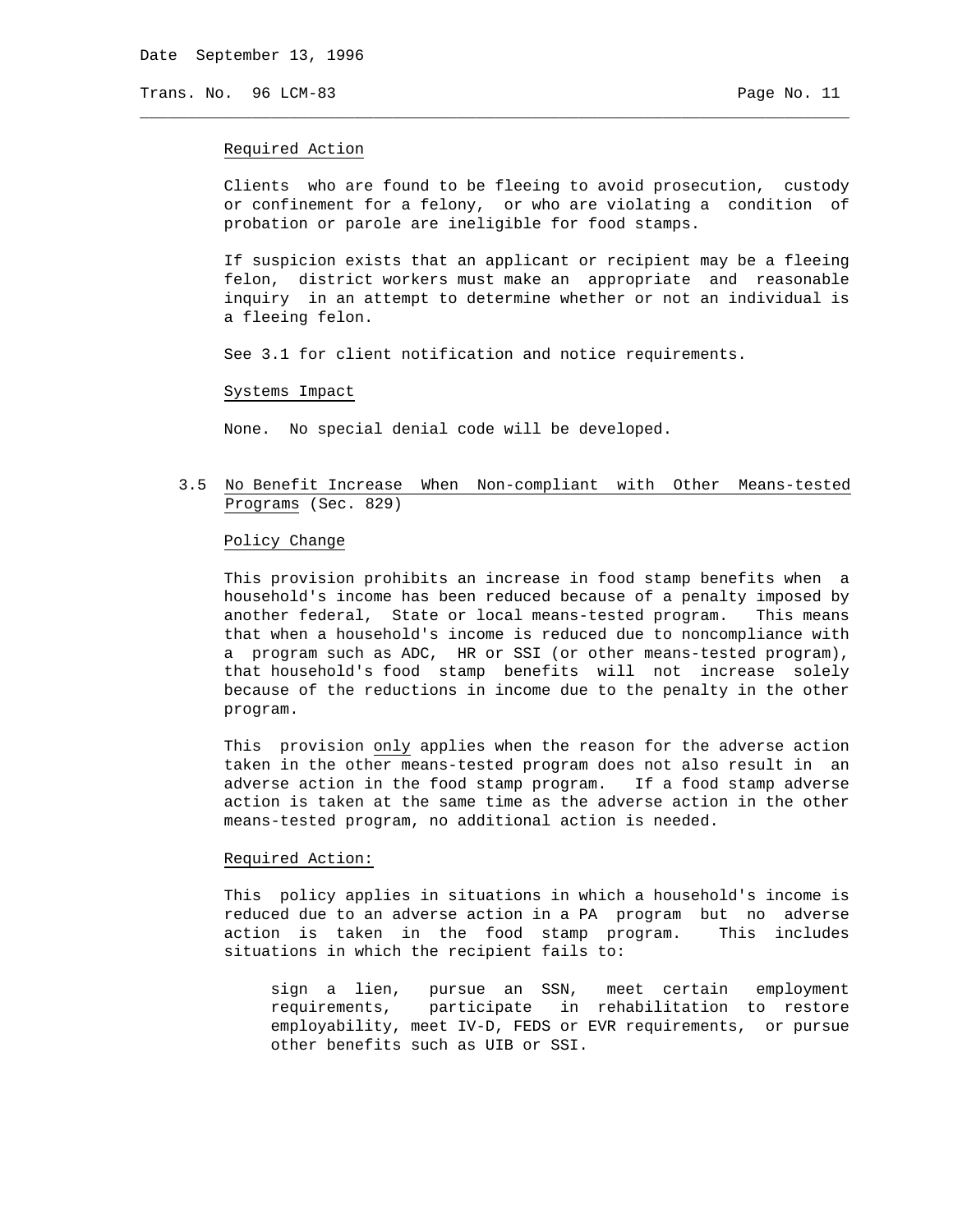In these situations, the local district must:

 1. Identify the amount of reduced income caused by the PA penalty. This is done by comparing the household's income before the penalty with the household income after the penalty is imposed.

\_\_\_\_\_\_\_\_\_\_\_\_\_\_\_\_\_\_\_\_\_\_\_\_\_\_\_\_\_\_\_\_\_\_\_\_\_\_\_\_\_\_\_\_\_\_\_\_\_\_\_\_\_\_\_\_\_\_\_\_\_\_\_\_\_\_\_\_\_\_\_\_\_\_\_\_

 2. Add the amount of the reduced income found in Step 1 to the household's food stamp income on the ABEL FS Input Screen using Unearned Income Type Code "40-PA Sanction Amount".

This will result in a proper FS budget.

 It is important for local districts to develop procedures to insure that, in situations in which the PA case is being closed (e.g., a one person HR case), the food stamp case be assigned to the proper unit (usually the NPA FS unit) with sufficient information so that the food stamp case can be budgeted correctly.

## Systems Impact

 Upstate ABEL is scheduled to be modified as of September 23 to accept Unearned Income Code "40-PA Sanction Amount". CNS language that will appear in the section titled "How We Figure Your FS Benefits" will be included in the same migration. Workers downstate will use income source code "99-Other Unearned Income".

## 3.6 Disclosure of Information to Law Enforcement Officials (Sec. 837)

#### Policy Change

 Previously, districts had to restrict the use or disclosure of information obtained from households to persons directly connected with the administration and enforcement of the FS program, or other Federal or State means-tested program.

 Districts must now provide client information to any federal, state or local law enforcement officer in the circumstances described below.

## Required Action

 Districts must furnish the address, social security number and, if available, photograph of applicants/recipients to law enforcement officials who present a request for this information providing that:

 1. the Federal, State or local law enforcement official furnish the district with the name of the individual being sought, and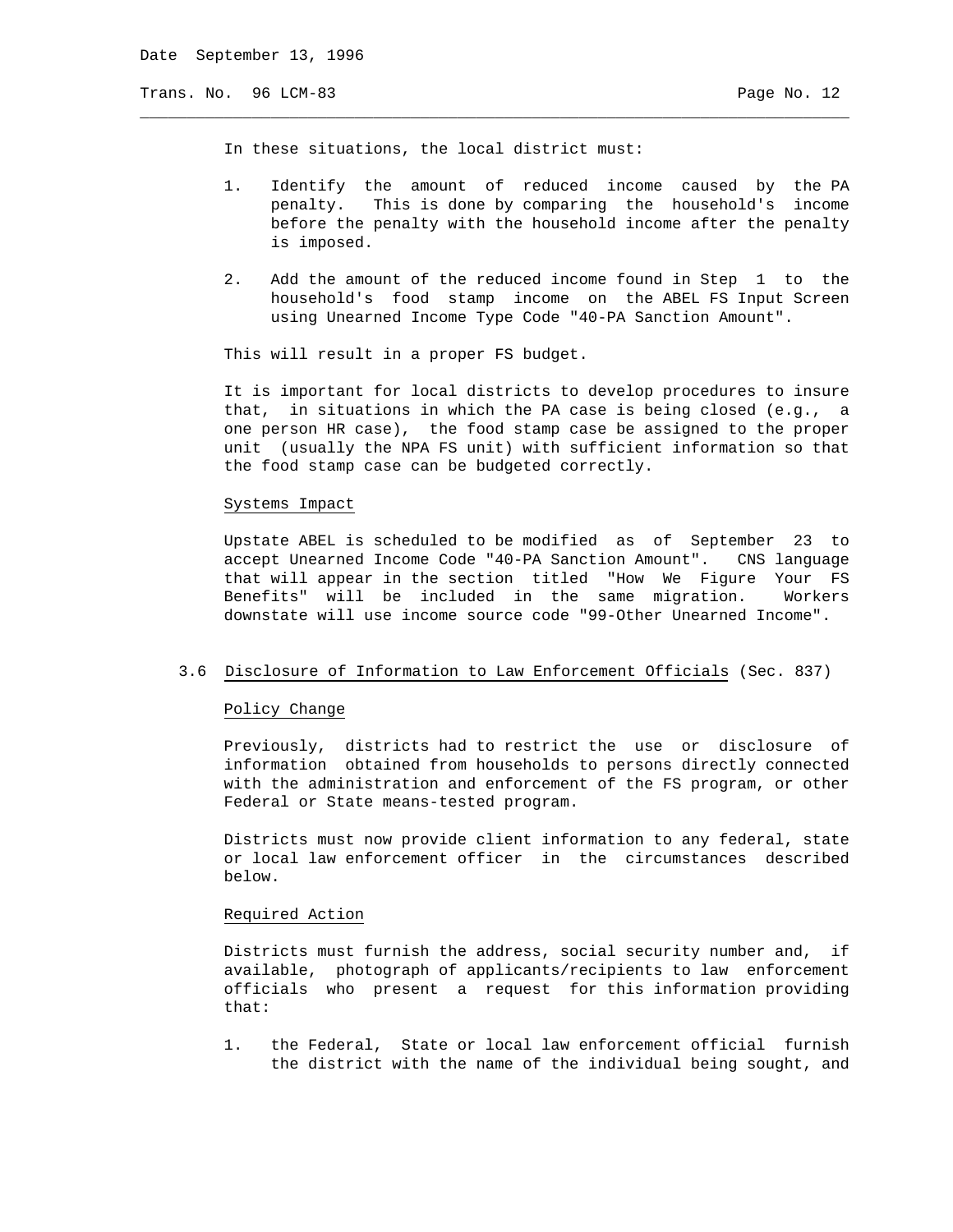2. a) the individual is fleeing to avoid prosecution, or custody or confinement after conviction for a felony, (or in the case of New Jersey, a high misdemeanor) or is violating a condition of probation or parole, or

\_\_\_\_\_\_\_\_\_\_\_\_\_\_\_\_\_\_\_\_\_\_\_\_\_\_\_\_\_\_\_\_\_\_\_\_\_\_\_\_\_\_\_\_\_\_\_\_\_\_\_\_\_\_\_\_\_\_\_\_\_\_\_\_\_\_\_\_\_\_\_\_\_\_\_\_

 b) the individual has information that is deemed necessary for law enforcement purposes related to provision 2. above, and

- 3. locating or apprehending the individual is in the exercise of an official duty, and
- 4. the request is being made in the proper exercise of an official duty.

#### Systems Impact

None

3.7 Collection of Overissuances (Sec. 844)

## Policy Change

 For FS claims established on or after September 21, 1996, FS recipients will no longer be able to select a method of repaying a FS claim amount. Under this new provision, districts will begin collecting IPV, IHE and AE overpayment amounts by means of allotment reduction, and by other means as mentioned below.

## Required Action:

 For Intentional Program Violation (IPV), Inadvertent Household Error (IHE) and Administrative Error (AE) claims determined after September 21, 1996, districts must collect overpayments from active cases as follows:

- 1. All collections must begin by allotment reduction. Benefit reduction amounts for IPVs remain at 20% of the pre disqualification benefit amount for the household or \$10, whichever is greater and for IHE's and AE's, 10% of the household's monthly allotment or \$10, whichever is greater.
- 2. Districts must offset claims against any restored benefits the household receives.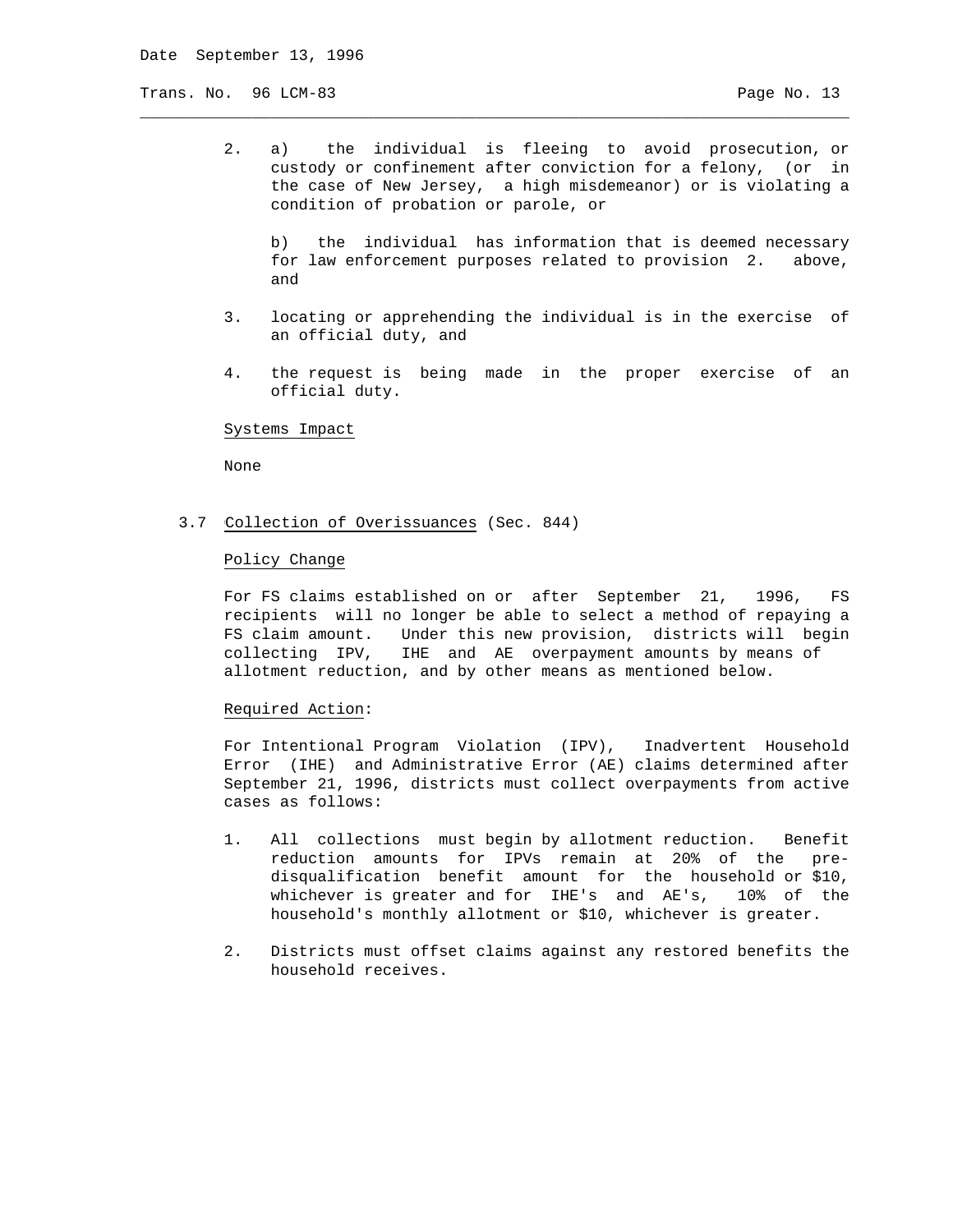Districts must discontinue using manually completed forms DSS-4053 "FS Repayment Agreement" and the DSS-3156 "Notice of FS Overissuance" for active cases determined to have an IHE or AE claim. In their place, districts must enter information on DSS- 3620 "Notice of Intent to Change FS Benefits (Timely and Adequate)" to reflect the total dollar amount of overissuance, and why it occurred. For active cases informed about such an overpayment collection at recertification, the DSS-3152 "Action Taken on Your FS Case" notice should be similarly completed to reflect the previously mentioned claim collection information appearing on the DSS-3620.

\_\_\_\_\_\_\_\_\_\_\_\_\_\_\_\_\_\_\_\_\_\_\_\_\_\_\_\_\_\_\_\_\_\_\_\_\_\_\_\_\_\_\_\_\_\_\_\_\_\_\_\_\_\_\_\_\_\_\_\_\_\_\_\_\_\_\_\_\_\_\_\_\_\_\_\_

 PA/FS forms DSS-4015 "Notice of Intent to Change Benefits: PA, FS, MA and Services (Timely and Adequate)" and DSS-4014 "Action Taken on Your Recertification: PA, FS, MA and Services" must also be completed with the same information.

 Notice of recoupment for IPV's must still be made on the "IPV Disqualification Notice for PA & FS" form (Updated Attachment V. to 93 ADM-8). Districts must make pen and ink changes to this form to reflect the new recoupment policy by striking the heading in Section III entitled "Food Stamp Repayment Agreement", and in check-box number two in that Section by striking all of the wording on line 2 after "food stamps".

 For closed and denied cases, requests for repayment will continue to be generated and sent by CNS. For non-CNS districts, "FS Repayment Agreement(s)" should continue to be sent for these cases.

## Systems Impact

None

#### IV. ADDITIONAL INFORMATION

PL 104-193 contains other provisions, many of which are State options. We will be providing districts with information on these provisions shortly.

We expect to receive a number of questions about the provisions in this release. We plan to consolidate these questions and issue a follow-up to provide addition clarification about the food stamp provisions in PL 104- 193.

These policy changes will also be incorporated into the Food Stamp Source Book.

 $\overline{\phantom{a}}$  , and the state of the state of the state of the state of the state of the state of the state of the state of the state of the state of the state of the state of the state of the state of the state of the stat